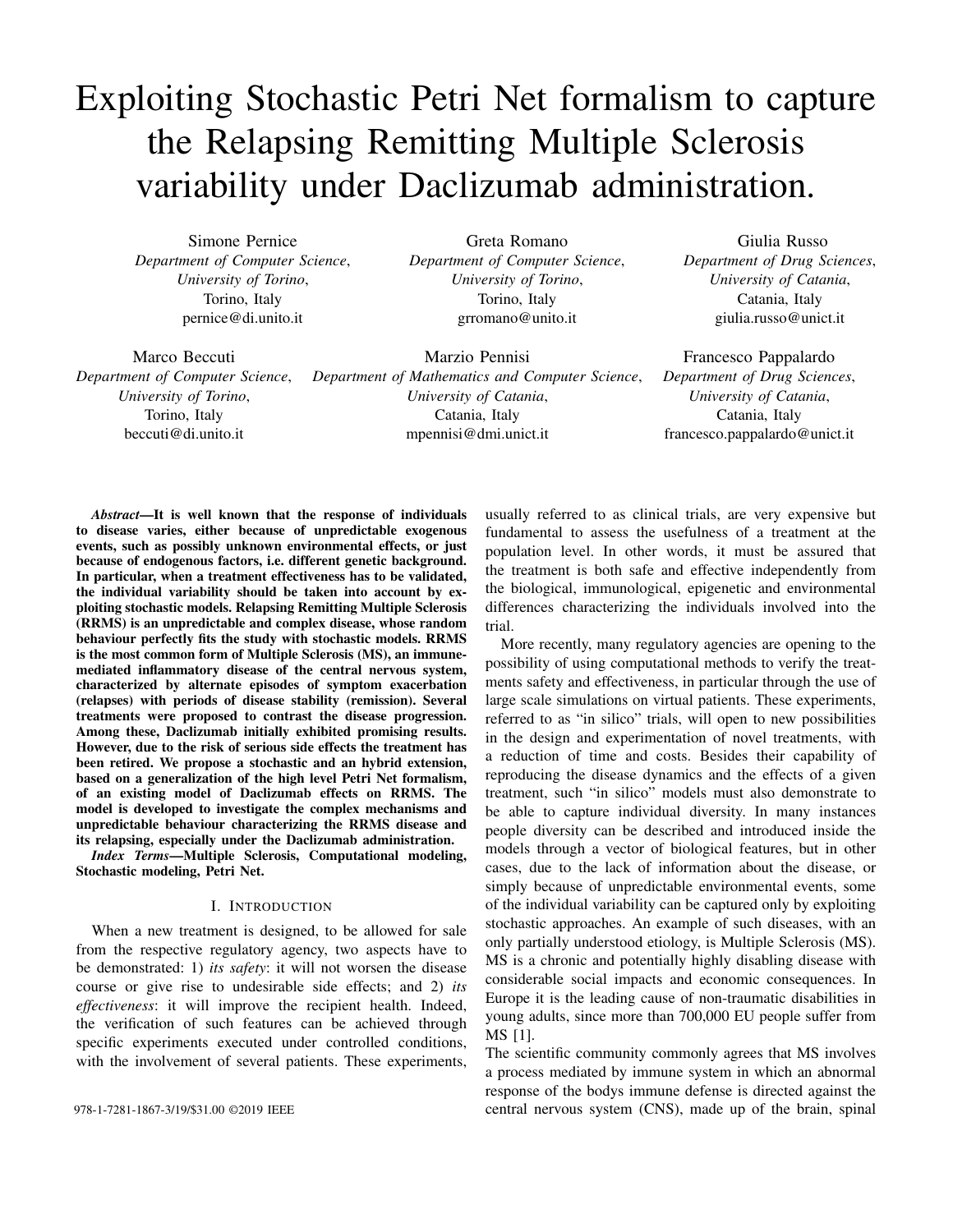cord and optic nerves. Within the CNS, the immune system causes an inflammation process that damages the myelin (i.e. the fatty substance that surrounds and insulates the nerve fibers), the nerve fibers themselves and the specialized cells that make myelin (i.e. Oligodentrocytes, ODC). The direct consequence of damaging in MS patients is the alteration or completely interruption of nervous messages within the CNS, producing a variety of neurological symptoms that will vary among people with MS in type and severity. As already stated, the causes of MS are still not very clear, but physicians retain that they include abnormalities in the immune system and environmental factors (e.g. Epstein-Barr Virus) that combine to trigger the disease [2]. People with MS typically experience one of four disease patterns (types of MS) with a predominance of the Relapsing-Remitting MS (RRMS) course observed in approximately 85% of patients at diagnosis [2]. RRMS patients alternate episodes of symptom exacerbation (relapses) with periods of disease stability with complete or partial recovery (remission) [1]. Until now, dozen treatments have been proposed to stop, slow and contrast the RRMS progression. Such disease modifying therapies include oral agents and monoclonal antibodies, which have been designed for a selectivity of the drug action. Daclizumab (DAC) is one of the therapeutic monoclonal antibody directed with high-affinity against interleukin-2 receptor (IL2R). IL2R is the receptor-structure able to bind a key component of the immune system, Interleukin 2 (IL2). Daclizumab introduces a new mechanism of action preventing the binding of IL2 with its receptor with a consequent blocking of immune regulation and its effect on a population of cells with regulatory ability, such as the Natural Killer (NK) cells [2]. DAC efficacy was demonstrated in reducing the clinical relapse rate of RRMS, the disability progression and in improving health-related quality of life in patients with relapsing MS [2]. Daclizumab appears to be generally well tolerated by the patients but with some adverse events as infections, encephalitis, and liver damages. For these reasons Daclizumab has been withdrawn from the market worldwide.

The study and the simulation of MS involves a series of hypotheses about the disease mechanisms that cannot be always described as deterministic parameters to be included into an "in silico" model. Environmental events, the complex balance mechanism between the Treg and Teff cells , or the random spreads of self-reactive T cells cannot be well predicted, and fall within that part of uncertainty that cannot be quantified and that can potentially distinguish the disease course of different individuals, even with the same genetic background. In this perspective, some stochastic models of RRMS have been presented. Vélez de Mendizábal et al. [3] presented a Stochastic Differential Equations (SDE) model to reproduce the typical oscillating behavior of RRMS. In [4] the authors present a (stochastic) agent based model with a more complete description of the entities involved into the disease, including some thoughts about the role of vitamin D [5], and the Blood Brain Barrier [6].

Differently, in [7]–[9] a computational methodology is

proposed to analyse the RRMS behaviour exploiting the deterministic approximation of the model based on a system of ordinary differential equations. Indeed, the deterministic process is not capable to reproduce relevant random features like variance, bimodality, and tail behaviour. For these reasons, with the purpose to improve our understanding of this complex disease, we will extend the RRMS models presented in these works for the stochastic analysis.

Hence, we firstly describe how Extended Stochastic Symmetric Net (ESSN) [9], [10] formalism can be efficiently used to derive a graphical and parametric description of the system under study. Then, we show how the Master equations, that can be automatically derived from an ESSN model, well describe the stochastic behaviour of this disease. In particular, when complex models are studied, the computational cost of the stochastic simulation could become significantly high. To cope with this the so called *Hybrid models* [11], [12], where parts of model are considered deterministic and others stochastic, can be exploited to obtain a good approximation of the system behaviour reducing computational cost.

Then, to show the relevance to consider the stochasticity and variability into a biological system, we applied such methodology to the RRMS model introduced in [8], [9].

In conclusion, in this work we firstly describe how the ESSN formalism can be efficiently used to derive a graphical and parametric description of the system under study, and secondly how to obtain automatically the Master equations, which reproduce the stochastic disease dynamics. Finally we test the proposed methodology constructing two different models, the former completely stochastic and the latter hybrid, which allow us to analyse the variability characterizing the Daclizumab administration considering a diseased RRMS patient.

## II. BACKGROUND

In this section we introduce the high-level Petri Net extension called Extended Stochastic Symmetric Net (ESSN) [9], which is used to model and analyze our case study. Then, we report how the stochastic behaviour of a system modeled through such a formalism can be efficiently computed by exploiting the Gillespie algorithm, and by a hybrid approach. Finally, we briefly recall the biological system characterizing the Multiple Sclerosis and its respective ESSN model, rigorously defined in [8], [9].

## *A. Extended Stochastic Symmetric Net*

Petri Nets (PNs) [13] and their extensions are widely recognized to be a powerful tool for modeling and studying biological systems thanks to their ability of representing systems in a graphical manner and of allowing the computation of qualitative and quantitative information about the behavior of these systems. Among the PN generalisations proposed in literature, Extended Stochastic Symmetric Nets (ESSNs) [9], [10] extend the PN formalism providing a more compact, parametric, and readable representation of the system.

In details, ESSNs are bipartite directed graphs with two types of nodes, the former are called *places* and are graphically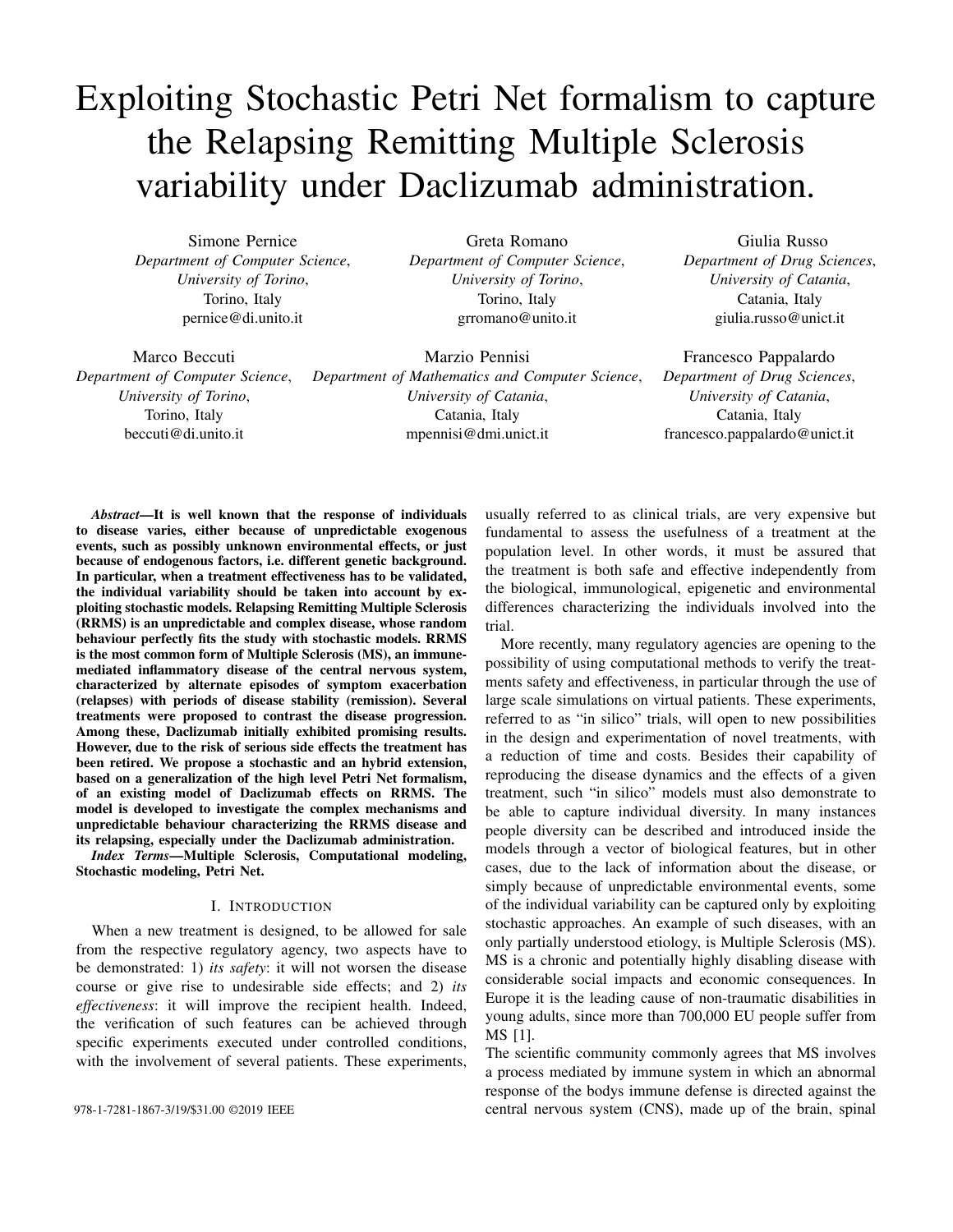represented as circles, the latter are called *transitions* and are graphically represented as boxes. Usually, places correspond to the state variables of the system, and the transitions to the events that might occur. Two different nodes are connected by *arcs*, which express the relation between states and event occurrences. To each arc is associated a specific cardinality (multiplicity), describing the number of *tokens*, objects contained in each place and drawn as black dots, whose can be removed from (or added to) the corresponding place. In ESSN, it is possible to associate specific information (i.e. colors) with each token, making the model more compact and parametric. Then, the number of colored tokens in each place defines the state of an ESSN, called *marking*.

We define a transition enabled, if and only if each input place contains a number of tokens greater or equal than a given threshold defined by the cardinality of the corresponding input arcs. Thus, the firing of an enabled transition removes a fixed number of tokens from its input places and adds a fixed number of tokens into its output places, according to the cardinality of its input/output arcs. Hence, to allow the definition of complex rate functions, the set of transitions  $T$  is split in two sub-sets  $T_{ma}$  and  $T_g$ , distinguishing the *standard* transitions, which fire with a rate following a Mass Action (MA) law, and the *general* transitions, whose random firing delay have rates that are defined as general real functions that might depend only from the time and the corresponding input places. The *standard* transitions are graphically represented by white bars, while the *general* ones by black bars.

An example of a simple ESSN is given in Fig. 1, where it is represented the activation, and so the entrance to system, of the Effector T cells (Teff) due to the Epstain Bar Virus (EBV) occurrence. The Teff cells start to attack both the virus cells and the myelin sheaths, expressed by the Oligodentrocytes (ODC), given the structure similarity of the viral protein with myelin proteins. This is a sub net of the more complex ESSN represented in Fig. 2, for this reason further details will be given in Sec.II-C. This sub net is characterized by three places, *Teff*, *EBV* and *ODC*, representing the Effector T cells, Epstain Bar Virus cells, and the Oligodentrocytes cells, respectively. This model is defined by one standard transition representing the Teff cells death, namely *TeffDeath*, and by four general transitions modeling: the virus occurrence, i.e. the activation of the Teff cells, the control mechanism given by the Teffs over the EBV cells, and finally the damage of the mylen sheets, respectively called *EBV injection*, *TeffActivation*, *TeffKillsEBV*, and *TeffKillsODC*.

To associate colors with the tokens, we have to define a color domain to each place  $p$ , denoted  $cd(p)$ . Color domains are defined by the Cartesian product of elementary types called *color classes*,  $C = fC_1$ ; ::;;  $C_n g$ , which are finite and disjoint sets, and might be further partitioned into (static) subclasses. Similarly, a color domain is associated with transitions and is defined as a set of typed variables, where the variables are those appearing in the functions labeling the transition arcs and their types are the color classes. Then, we can define an instance, denoted as  $\hbar t$ ; ci, of a given transition

 $t$  as an assignment (or binding)  $c$  of the transition variables to a specific color of a proper type. Moreover, we define *guard* a logical expression defined on the color domain of the transition, which can be used to define restrictions on the allowed instances of a transition. For instance, in the example in the Fig. 1 the *ODC* color domain is defined by one color class, the myelination levels of ODC cells, named  $Mye$ . This is divided into 5 static subclasses (i.e.  $L_{min}$ ;  $L1$ ;  $L2$ ;  $L3$  and  $L_{max}$ ) so that myelination level ranges from an irreversible damage ( $L_{min}$ , no myelination) to no damages ( $L_{max}$ , full myelination). So, the color domain of *TeffKillsODC* transition, representing the damage of an ODC cell, is Mye and the variable characterizing its input arc is  $12$  Mye.

Each ESSN arc is labeled with an expression defined by the function  $I[p; t]$ , if the arc connects a place  $p$  to a transition t, or  $O[p, t]$  for the opposite direction. The evaluation of  $I[p, t]$ (resp.  $O[p, t]$ ), given a legal binding of t, provides the multiset of colored tokens that will be withdrawn from (input arc) or will be added to (output arc) the place connected to that arc by the firing of such transition instance. Moreover, we denote with t and t the set of input and output places, respectively, of the transition t. We use the notation  $E(t; m)$  to denote the set of all instances of  $t$  enabled in marking  $m$ . Where, in the case of ESSN formalism, a transition instance  $\hbar t$ ; ci is enabled and can fire in an marking  $m$ , if: (1) its guard evaluated on  $c$ is true; (2) for each place p we have that  $I[p; t](c)$   $m(p)$ , where is the comparison operator among multisets. The firing of the enabled transition instance  $\hbar t$ ; ci in m produces a new marking  $m^{\beta}$  such that, for each place  $\rho$ , we have  $m^{\beta}(\rho) =$  $m(p) + O[p; t](c)$   $I[p; t](c)$ .

In ESSNs each transition is associated with a specific rate, representing the parameter of the exponential distribution that simulates its firing time. So, let define  $\hat{m}$ ( ) =  $m($  )<sub>j t</sub> as the subset of the marking  $m($ ) concerning only the input places to the transition  $t$ . Then, the parameter associated with an enabled transition instance  $\hbar t$ ; ci is given by the function

 $\left($ 

$$
F(m(\cdot);t;c;\cdot):=\begin{cases} \n\frac{\langle m(\cdot);t;c\rangle}{f_{ht;ci}(m(\cdot);t)} & t \geq T_{ma}; \\
f_{ht;ci}(m(\cdot);t) & t \geq T_g; \\
f_{ht;ci}(r) & t & t < T_g.\n\end{cases} \tag{1}
$$

where =  $f f_{ht, ci} g_{t2T}$  ^c2cd(t) is set grouping all the real functions characterizing the transition speeds  $8t \, 2 \, T$ , with  $f_{ht;ci}$  = '(; t; c) when  $t \, 2 \, T_{ma}$ . Where '(m(); t; c) is the MA law, i.e.

$$
P(m(1); t; c) = P(t; c)
$$
  
\n
$$
P_{p_j; c^0(j)} \sim p_{p_j; c^0(j)} P_{p_j; c^0(j)}
$$
  
\n
$$
P_{p_j; c^0(j)} P_{p_j; c^0(j)} P_{p_j; c^0(j)}
$$

with  $f(t; c)$  the rate of the enabled transition instance  $\hbar t$ ; ci. Observe that  $^{\prime}$  ( $\hat{m}$  );  $t; c$ ) and  $f_{ht;ci}(\hat{m}(\cdot))$ ; ) can depend only on the time and the marking of the input places of transition  $t$  at time . Stochastic firing delays, sampled from a negative exponential distribution, allow one to automatically derive the underlying Continuous Time Markov Chain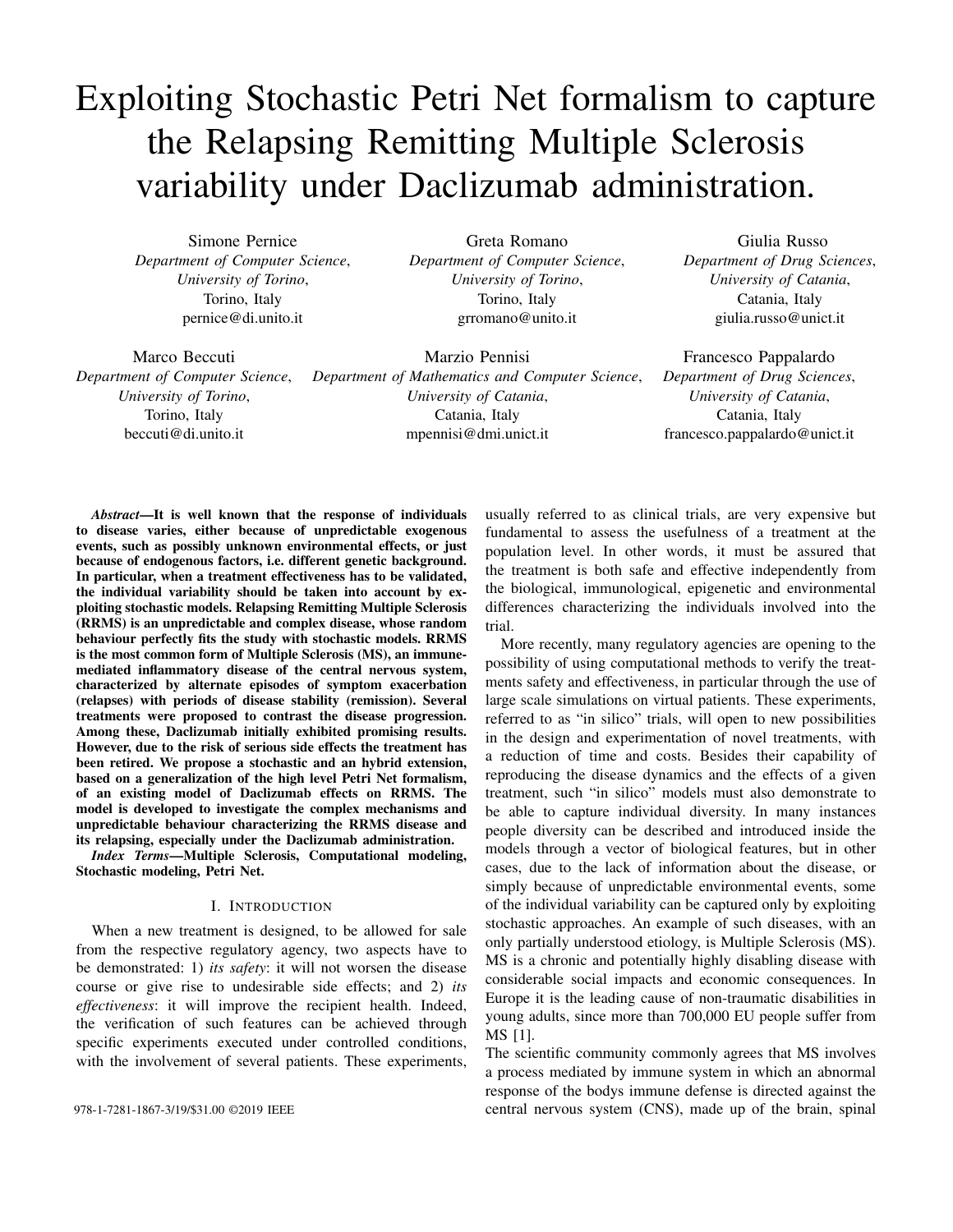(CTMC) that can be studied to quantitatively evaluate the system behaviour [13]. In details, the CTMC state space, S, corresponds to the reachability set of the corresponding ESSN, i.e. all possible markings that can be reached from the initial marking. Thus, the Master equations for the CTMC are defined as follows:

$$
\frac{d (m_{i,:})}{d} = \frac{X}{m_k} (m_k; ) q_{m_k; m_i} \qquad m_i; m_k \geq S \qquad (2)
$$

where  $(m_i; \cdot)$  represents the probability to be in marking  $m_i$  at time, and  $q_{m_k; m_i}$  the velocity to reach the marking  $m_i$  from  $m_k$ , defined as

$$
q_{m_k;m_i} = \sum_{\substack{\mathbf{t} \geq T \\ \mathcal{T}/\mathbf{t}; \mathbf{c}^{\theta} \geq \mathbf{E}(\mathbf{t};m_k)_{j m_i}}} F(m_k;\mathbf{t};\mathbf{c}^{\theta}) \left(\mathcal{L}[\rho;\mathbf{t}](\mathbf{c}^{\theta})[c]\right).
$$

Where  $E(\mathbf{t} | m_k)_{j m_i}$  is the set of all instances of **t** enabled in marking  $m_k$  whose firing bring to the marking  $m_k$ , and  $L[p; \mathbf{t}] (\mathbf{c}^{\theta})[c] = O[p; \mathbf{t}] (\mathbf{c}^{\theta})[c]$   $I[p; \mathbf{t}] (\mathbf{c}^{\theta})[c]$ .

In complex systems these equations 2 are often compuatationally intractable, then several techniques, such as the Monte Carlo simulation, can be exploited to study the system taking into account stochasticity.



**Class**  $Mye = circular$  {*l1} is Lmin + {l2} is L2 + {l3} is L3 + {l4} is L4 + {l5} is Lmax* 

Fig. 1: Sub net of ESSN Fig. 2, representing the appearance of the EBV in the system, the consequent activation of Teff cells and the damage the ODCs.

#### *B. Stochastic Simulation*

Deterministic approximation, in which the system behaviour is approximated by a deterministic model described through an Ordinary Differential Equations (ODEs) system, is one of the most used approach for studying a dynamical system. However, in those systems in which randomness plays an important role this approach is able to provide a good approximation of the real system behaviour. To deal with these systems stochastic models can be instead exploited.

In 1976 Daniel Gillespie proposed an innovative algorithm, called Stochastic Simulation Algorithm (SSA) [14], to simulate chemical or biochemical systems of reactions. The SSA is an exact stochastic method to simulate chemical systems, indeed it is possible to obtain sample trajectories distributed according to the solution of the Master equations, eq.s 2. Since this method explicitly simulates all the events that might occur in the system, it becomes often slow when the number of system molecules increased. For this reason several algorithms [15]–[17] were proposed for obtaining similar approximations as the SSA ones, but with significantly lower computational costs. One of the most common of these approximate simulation algorithms is the -leaping algorithm [16]. Indeed by using a Poisson approximation the -leaping algorithm can *leap over* many fast reactions and approximate the stochastic behavior of the system very well. Then it provides a natural connection between the SSA in the discrete stochastic regime and the explicit Euler method applied in the continuous deterministic approximation.

Differently, hybrid simulation is based on the combination of discrete and continuous variables into the same model, by defining which transitions have to be considered stochastic or deterministic. Then, the hybrid simulation co-simulates the discrete (stochastic) part of the model and the continuous (deterministic) ones. In particular, the discrete components of the model are treated according to the mechanisms of the original CTMC, eq. 2, and are simulated by exploiting the SSA algorithm components. While the continuous variables are approximated by solving an ODEs system. How to obtain the ODEs system underlying an ESSN model is rigorously explained in [9]. Thus, the resulting process is a hybrid process where the discrete state changes can be seen as switches that take the ODE simulation from one condition to another.

Indeed, this approach is an approximation of the stochastic process, and by choosing the right events (transitions) that have to be considered as continuous, a significant reduction of the computational time and a better approximation on the system behavior with respect to the deterministic simulation can be obtained. However, in this approach the choice of which transitions must be dealt as continuous ones is critical. For instance, the modeling of *fast* transitions [12] (i.e. transitions firing several times in one simulation step) such as discrete ones might return a hybrid approximation worthless compared to the stochastic simulation, since the resolution time might considerably increase due the multiples switches from one process to the other. Therefore, a pre-analysis on the net to identify the fast transitions, and so to set them as continuous variables, i.e. deterministic, could be crucial.

# *C. A model of Relapsing-Remitting Multiple Sclerosis*

RRMS is an autoimmune disease in which the immune system of the patient react against itself removing the myelin sheath (i.e. Oligodentrocyte (ODC)) from the nerve fibers of the CNS preventing the efficient transmission of the nervous signals. Although the precise cause of RRMS has not yet been established, the disease is understood to result from an abnormal immune-mediated response triggered by environmental factors in genetically susceptible individuals. In particular, viruses may play a role in MS pathogenesis acting as such environmental triggers [18]. An hypothesis is that the Epstein Barr Virus (EBV) first infection as well as the reactivation of the latent infection can cause the activation of auto-reactive T effector (Teff) lymphocytes against the CNS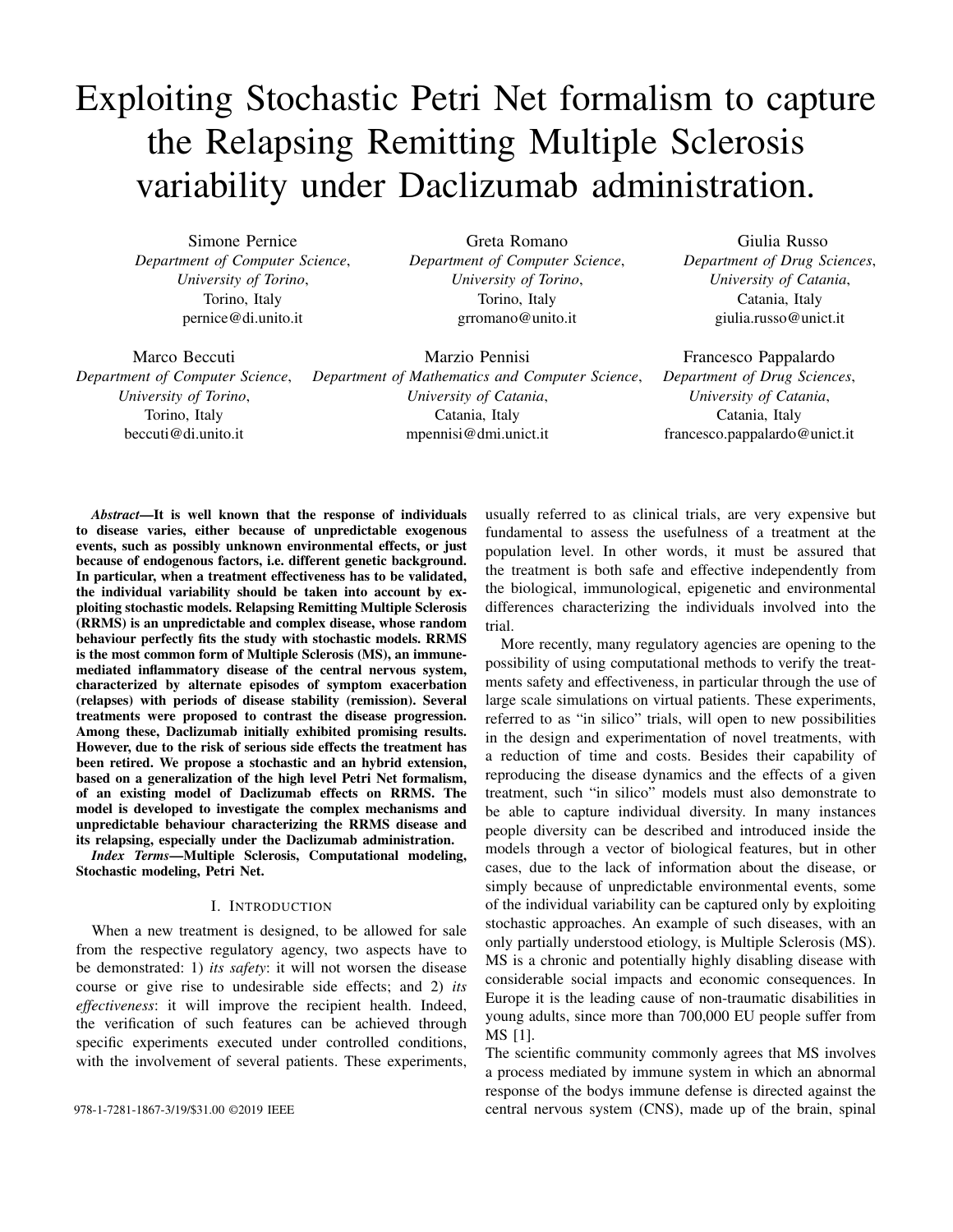resulting in damage to myelin and nerve fibers, and triggering an inflammatory cascade. Teff lymphocytes produce IL2, an immunomodulating molecule, released for a self-stimulation of Teff to duplicate and propagate their actions, via the binding of IL2 to the receptor IL2R, located on the surface of the cells [18]. In this context, another type of lymphocytes, T regulatory (Treg) and Natural Killer cells (NK) give also a contribute regulating the auto-reactive Teff cells activity and acting as first-line defense against the virus, respectively. However, despite the continuous attacking action of Teff to myelin results in a reduction of the same, it is worth to note that in some cases the ODC are able to partially recover the lost myelin if the damage is not excessive.

All these cellular interactions characterizing the RRMS are described by the model showed in Fig. 2. The model consists of 10 places and 22 transitions, four are standard and 18 general. The corresponding general functions are rigorously reported in [9]. We can distinguish seven modules corresponding to the biological entities which play a key role in the development of the disease, as illustrated in Fig. 2.

Firstly, the EBV module, characterized by the place *EBV*, simulates the virus injections in the system through the *EBVinj* transition. Then the Treg module, constituted by the *Resting Treg* and *Treg* places, encodes the arrival of new resting Treg cells from thymus, the control mechanism of the Treg over the Teff, and their activation, proliferation and death, respectively by the following transitions: *FromTimoREG*, *TregKillsTeff*, *TregActivation*, *TregDup* and *TregDeath*. Similarly to this module is the third module regarding the Teff cells, with the addition of the *EffectorMemory* place. In particular, the annihilation of the virus by the Teff action is encoded by the *TeffKillsEBV*, while the duplication transition is split into two different transitions, namely *TeffDup Sym* and *TeffDup Asym*, simulating the Teff cell proliferation which might take place in two different manners called Symmetrical and Asymmetrical processes. The fourth module is defined by one place corresponding to the NK cells. Through the transition *NKentry* is simulated the new NK cells arrival, and by the *NKKillsTeff* and *NKKillsTreg* transitions the killing of self-reactive Teff and Treg cells, respectively. Finally, the death and proliferation of the NK cells are modeled by transition *NKDeath* and *NKdup*. The IL2 module focuses on the role of this protein, and it is characterized by *IL2* place. The module encodes the IL2 consumption during the  $Treg$ ,  $T$ eff and  $NK$  proliferation, and its production from the Teff activation. The ODC module describes instead the ODC behaviour, characterized particularly by the damage caused by Teff cells on ODC cells, represented by the *TeffKillsODC* transition. To simulate this damage, we associate with the place *ODC* the color class *Mye* encoding the myelination levels of ODC. *Mye* is divided into five static subclasses ranging from *Lmin* (no myelination) to *Lmax* (full myelination). Indeed, when the myelin level reaches the lowest value, an irreversible damage occurs and a remyelinization, given by the *Remyelinization* transitions, of the neurons is no more possible. Finally, the DAC module encodes the

drug administration, modeled through the place *DAC*, and its pharmacokinetics inhibition of the expansion of Treg and Teff, decreasing the velocity of transitions *TregDup*,*TeffDup Sym*, and *TeffDup Asym*. The drug administration is modeled by transition *DACinj*, and its degradation by *DACDegradation*.

## III. RESULTS

In this section we firstly present the prototype computational framework that we developed to study the RRMS. Then, we discuss the results obtained from the stochastic and hybrid model, in which we investigated the effect of the Daclizumab administration in MS patient. In details, all the constants and parameters used were obtained from [9].



Fig. 3: Architecture of the prototype framework combining GreatSPN suite with C++.

## *A. Framework Architecture*

The framework that we developed and proposed for studying the RRMS disease is integrated in GreatSPN [19], a wellknown software suite for modeling and analyzing complex systems through the PN formalism and its generalizations. The architecture of this framework is depicted in Fig. 3. In details, by exploiting GreatSPN, a Java Graphic User Interface (GUI), it is possible to draw and build the ESSN model, then calling *PN2ODE*, a C/C++ program, the underlying stochastic and deterministic processes are generated. Then, the processes underlying the model are automatically generated and saved into a binary file with *.solver* extension, from which deterministic, hybrid, or stochastic simulation algorithm can be settled. Let us note that the type of transitions, such as general and stochastic, can be defined dynamically adding a specific label to the transition through the GreatSPN GUI. Observe that file storing the functions corresponding to the general transitions is optional and it is needed only when a rate function different from the one specified by Mass Action law is used. Finally, let us underline that the GreatSPN GUI can be downloaded at https://github.com/greatspn; instead, all the C/C++ files and the GreatSPN files of the net are freely available at https://github. com/qBioTurin/ESSNandRRMS/tree/master/StochasticModel.

## *B. Stochastic Model*

In this work we report only the trajectories related to the *ODC* and *NK* places, since they are the most important variables for identifying the spreading of the disease and the therapy effectiveness. In this experiment for the missing input parameters we used the value estimated in [9], so that RRMS patient is characterized by an irreversible damage in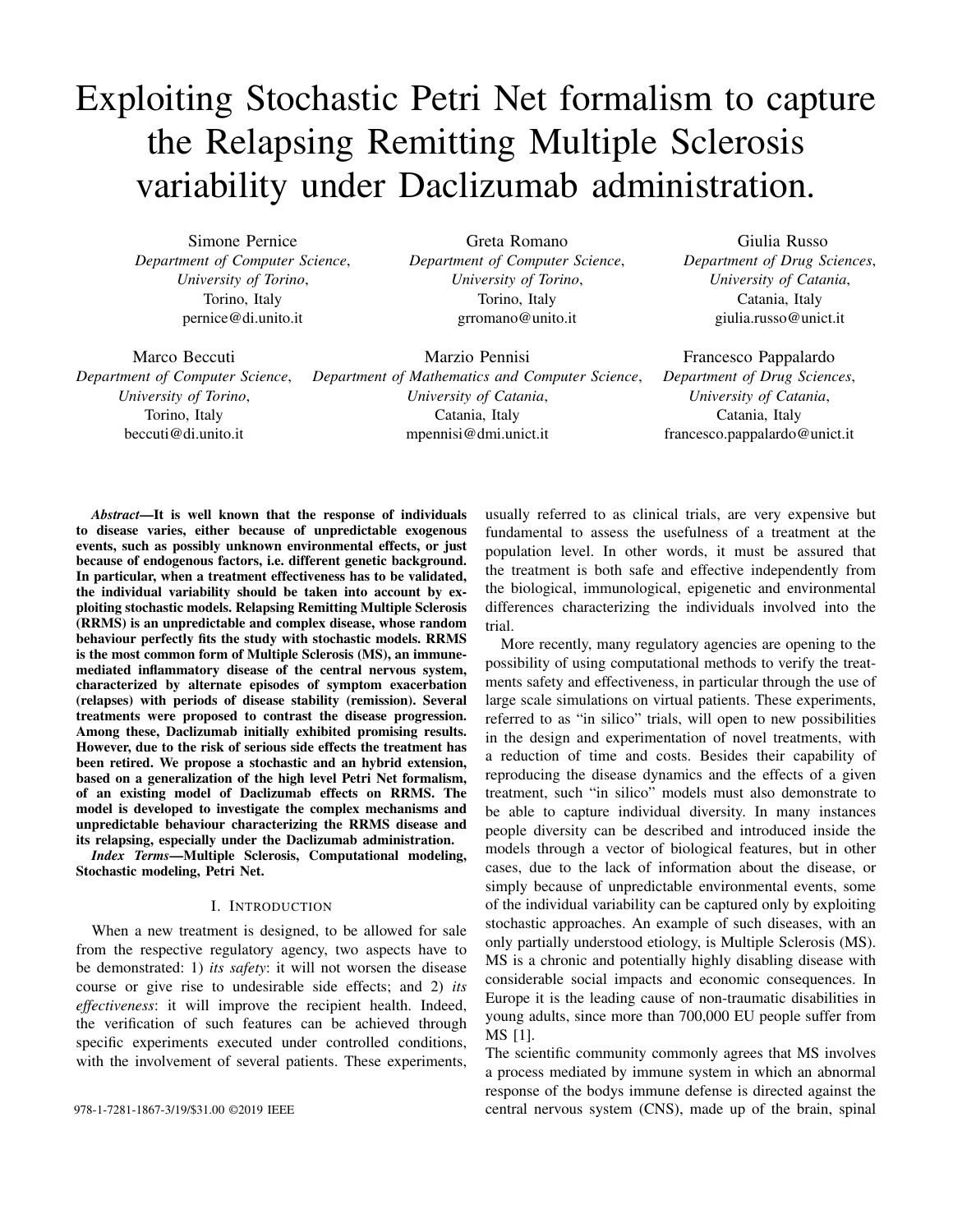

Fig. 2: RRMS Model represented by exploiting the ESSN graphical formalism.

about 80% of ODC cells. Therefore, starting with a value of 500 *ODC* cells with the highest level of neuronal myelinization, we define the disease occurrence when the lowest level of neuronal myelinization is reached for each ODC cell. This event represents an irreversible damage. For all the simulations, we assumed as initial marking the following parameters consistent with a space of  $1mm<sup>3</sup>$  of blood and  $4mm<sup>3</sup>$  of neural tissue: 500 ODC with level  $L_{max}$  of neuronal myelinization, 1687 resting Teff cells, 63 resting Treg cells, 375 NK cells and 1000 IL2 molecules, and zero cells in the other places (see [9]). In particular, we modeled firstly the developing of the disease (the Fig. 4's left column, namely "Without therapy"), and successively the Daclizumab therapy administrated by using the same initial conditions (the Fig. 4's right column, namely "With therapy"). In details, both the scenarios are characterized by five virus injections at irregular times, introducing into the system 1000 EBV copies per injection. Then, only for the second scenario we simulated the DAC administration, one each two months, at the 53rd day after the first EBV injection, introducing in the system 30 DAC molecules (it has been shown in [9] that the amount of DAC administered does not worthily impact the result). In these experiments, showed in Fig. 4, 500 trajectories (in grey) were simulated by exploiting the SSA algorithm over one year time interval [0; 364]. Thus, it is possible to see that in first scenario, both the mean trends (blue lines) of the irreversibly ODC cells damaged and NK cells, calculated from the 500 simulations, are very similar to the deterministic